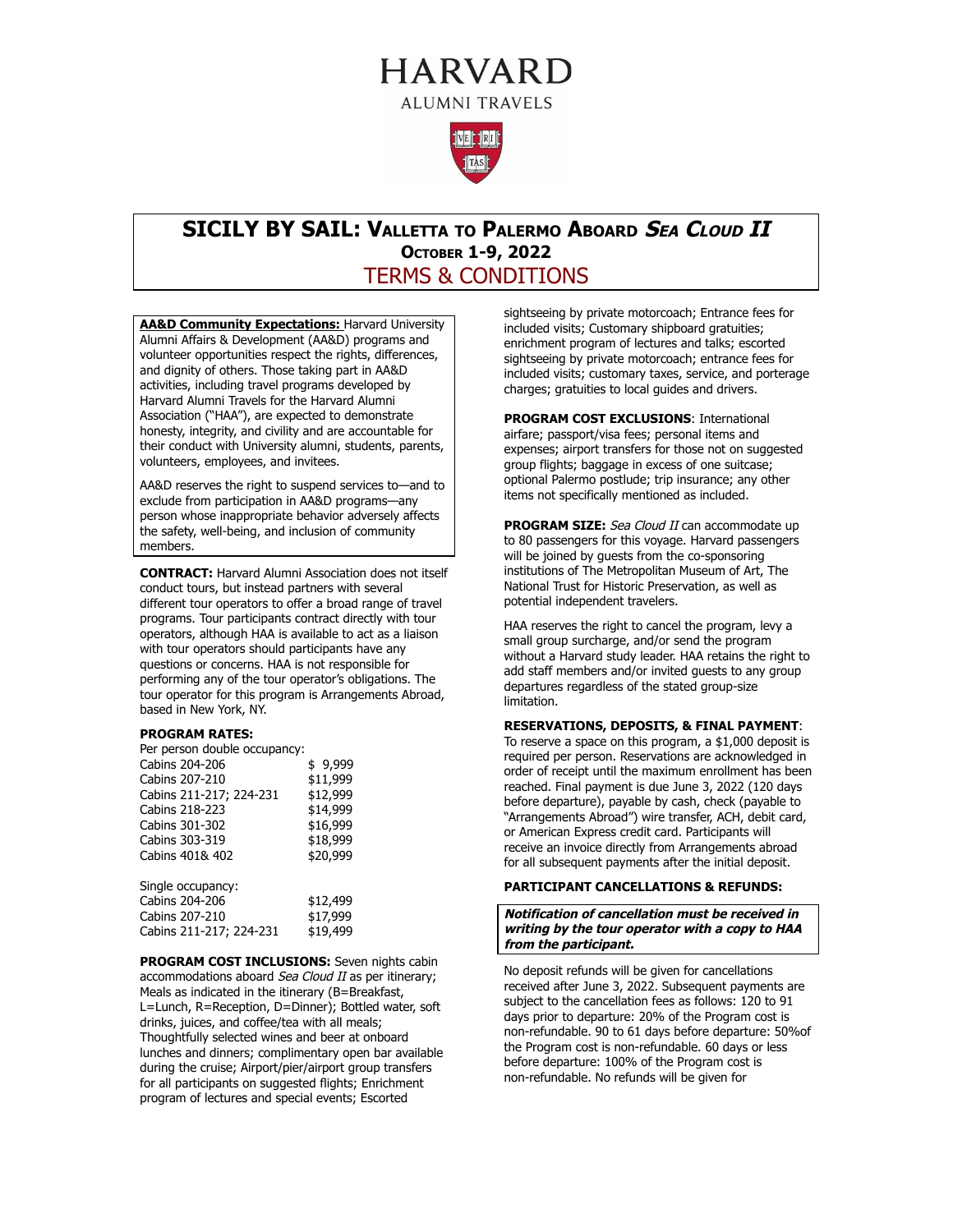cancellations on or after the day of departure, or for unused portions of the tour, for any reason.

**TRIP INSURANCE:** Neither HAA nor the tour operator, including all representatives, employees, and agents, will take responsibility for any costs or losses incurred or suffered by a participant, or a participant's dependents or traveling companions before, during or after the tour. This includes, without limitation, cancellation or curtailment of the tour, emergency evacuation expenses, medical expenses, repatriation expenses, or damage/theft/loss of personal baggage, money, and goods. As noted below, neither HAA nor its tour operators shall be liable for any airline cancellation penalty incurred by the purchase of a nonrefundable airline ticket or for any other expenses incurred by tour participants in preparing for the tour.

**HAA highly recommends the purchase of trip insurance to cover unforeseen trip interruptions, cancellations, lost baggage, and emergency medical assistance and evacuation. Participants may purchase trip insurance through any provider. HAA will provide information from one provider, Redpoint Resolutions, upon confirmation, which will detail available options. If a participant purchases a trip insurance policy from Redpoint Resolutions within a 14-day window, then the pre-existing medical conditions exclusion will be waived, and the participant will be eligible to purchase the "Cancel for Any Reason" upgrade. The 14-day window begins on the first day the participant's trip deposits become non-refundable. For participants who utilize a trip credit to book the trip, the 14-day window starts the first day the participant is subject to financial penalty for cancellation, including full or partial loss of the trip credit. An insurance policy, when issued, shall constitute a contract only between the participant and the insurance provider. HAA will not intervene in any transactional issues or claim disputes between the participant and the insurance provider.** 

**AIR ARRANGEMENTS:** International airfare is not included in the cost of the program. The tour operator can assist you with your air arrangements. Neither the Harvard Alumni Association nor the tour operator accepts the liability for any airline cancellation penalty incurred by the purchase of a non-refundable airline ticket. The air ticket when issued shall constitute the sole contract between the passenger and the airline concerned. Airfare is subject to change and availability and is nonrefundable. Your airline ticket constitutes a contract between you and the airline, even if purchased through Operator.

**WHAT TO EXPECT / PHYSICAL HEALTH:** Due to the prevalence of SARS-CoV-2 (COVID-19), participants should anticipate rules and restrictions to be enforced at airports, on flights, and at country entry points, as well as protocols in place during the program to reduce the risk of COVID-19 transmission. Updates will be provided closer to departure.

All participants must be in overall good health to participate in a HAA trip. All programs require physical independence and mobility: participants must be able to embark or disembark all conveyances used on the program alone or with minimal assistance from a traveling companion and must be able to climb stairs and step over raised thresholds without assistance.

Participants requiring assistance **must** travel with a companion who will be responsible for handling any required equipment. Any physical or mental health condition that may require special medical attention or physical assistance must be disclosed in writing prior to booking so that HAA and the tour operator may evaluate whether participation is feasible. All participants should consult with their doctor about whether they can meet the physical requirements of their trip and must complete and return any medical forms required by the tour operator.

Participants with **dietary restrictions** also must make these known to the tour operator well before departure, otherwise the tour operator may not be able to accommodate them.

**PREPARING FOR THE TOUR: Participants will be** provided with comprehensive pre-departure travel information, including specific suggestions for packing.

#### **CHANGES IN ITINERARY, PROGRAM, STAFFING**

**& COSTS:** The itinerary is subject to change at the discretion of HAA and the tour operator. HAA reserves the right to change program dates, staff (including study leader), itineraries, or accommodations as conditions warrant. HAA further reserves the right to cancel programs, levy a small group surcharge, send a program without a study leader and/or withdraw HAA sponsorship from a program. Please note that all participants are bound to the cancellation fee schedule and other terms and conditions of the program regardless of whether HAA takes any of these actions. Participants making deviations from the scheduled itinerary do so at their own expense. All prices quoted are based on prevailing fuel prices, airfares, and currency exchange rates in effect as of the date of this publication and are subject to change.

### **FAILURE TO OPERATE THE TOUR OR CANCELLATION OF THE TOUR BY THE TOUR**

**OPERATOR**: If the tour operator fails to operate the tour or cancels the tour, except as a direct result of adverse weather conditions, strikes, local laws, hostilities, wars, terrorist acts, significant health concerns (such as epidemics or pandemics requiring significant travel disruptions), or other such causes beyond HAA and the tour operator's reasonable control (Force Majeure Events), then the tour operator shall refund all monies received from tour participants. If the tour operator's failure to operate the tour or cancellation of the tour is a direct result of a Force Majeure Event, then the tour operator may provide tour participants a refund consisting, in whole or in part, of credit toward future travel. Tours also shall be cancelled if the U. S. State Department, another U.S. government agency, or a relevant local government agency issues a statement within sixty (60) days of tour departure to the effect that American citizens or others should not travel except for essential reasons to any of the destinations on the itinerary for that tour. In such case, the tour operator will provide an alternate tour with a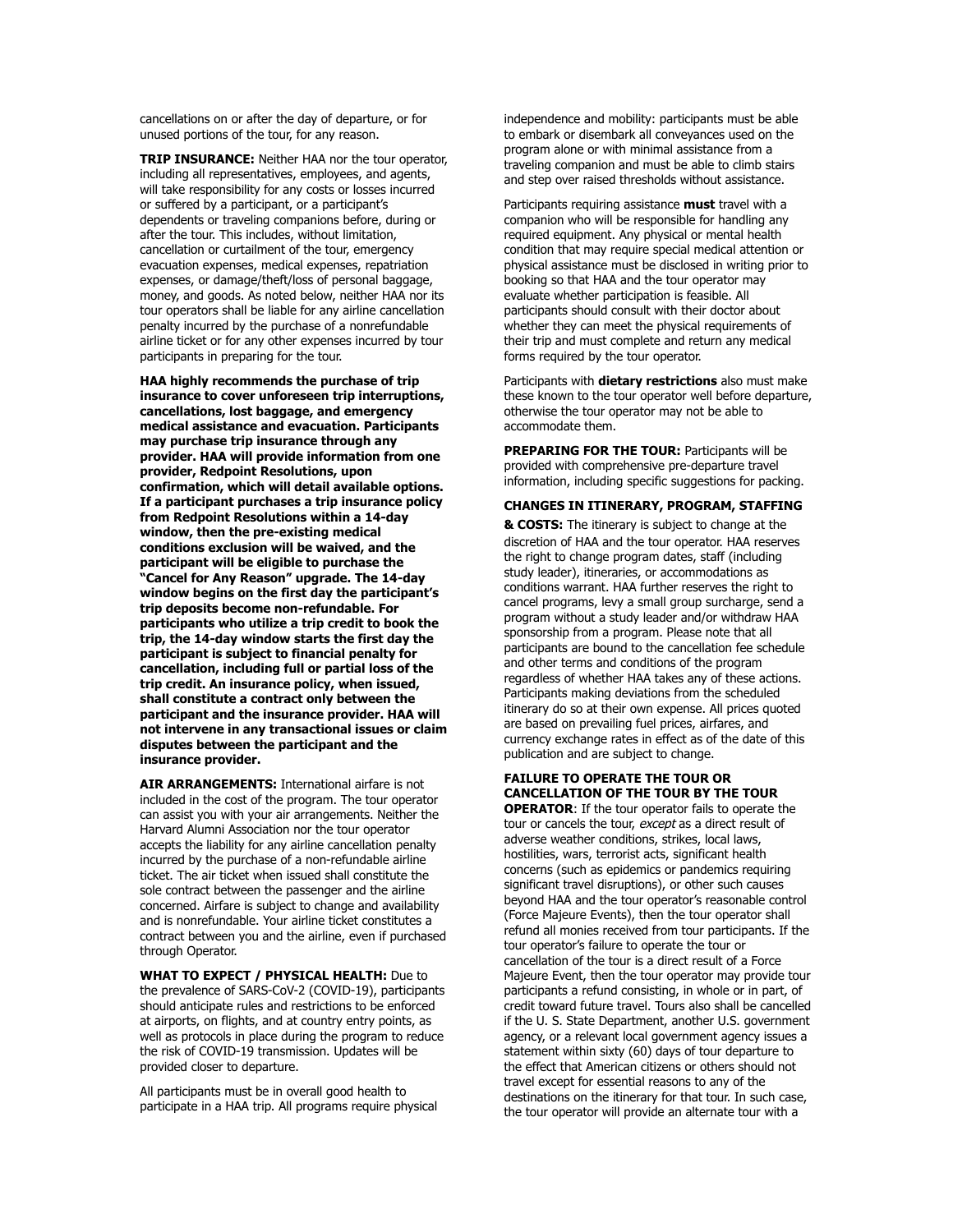revised or substitute itinerary and may provide tour participants who choose not to travel on the alternate itinerary a refund consisting, in whole or in part, of credit toward future travel.

**CURTAILMENT OF THE TOUR BY THE TOUR** 

**OPERATOR:** If a tour is curtailed after it has begun, either as a direct result of a Force Majeure Event, or because the U. S. State Department, another U.S. government agency, or a relevant local government agency has issued a statement to the effect that American citizens or others should not travel except for essential reasons to the remaining destinations on the itinerary for that tour, then the tour operator will take immediate steps to end the tour early and assist tour participants with travel arrangements back to their homes or other final destinations. In such a case, the tour operator may provide tour participants a refund for the number of missed days on the original tour consisting, in whole or in part, of credit toward future travel. The calculation for any such refund shall take into account any non-recoverable prepayments, and any additional expenses incurred by the tour operator to wind up the tour early.

**RESPONSIBILITY:** The tour operator, its owners, and employees act only as agents for the various independent suppliers and contractors providing transportation, hotel accommodations, restaurants, and other services connected with this tour. Such travel, accommodations, and services are subject to the terms and conditions under which they are offered or provided, and HAA and the tour operator, along with their respective employees, agents, representatives, and assigns, accept no liability therefor. Neither HAA nor the tour operator assumes liability for any injury, damage, loss, accident, delay, or other irregularity which may be caused by the defect of any aircraft or vehicle or the negligence or default of any company or person engaged in carrying out or performing any of the services involved. Nor will HAA and the tour operator accept responsibility for losses, injury, damages, or expenses of any kind due to Force Majeure Events, other than as provided above. All services and accommodations are subject to the laws of the country in which they are provided. HAA and the tour operator reserve the right to make changes in the published itinerary whenever, in their sole judgment, they deem it necessary for the comfort, convenience, or safety of the tour participants. HAA and the tour operator may, in their sole judgment, decline to accept or retain any person as a tour participant. Baggage and personal effects are always the sole responsibility of their owners. The price of the program is given in good faith based on current tariffs and rates and is subject to change. Any increases in tariffs, exchange rates, or fuel prices will be passed onto participants. As part of the consideration and right to participate in a tour, each participant must sign this document and may be asked to sign a separate liability waiver and release form by the tour operator.

**PERSONAL INFORMATION:** HAA and the tour operator will not share participants' personal information with third parties or make it publicly available except as follows: participants' names, degree(s), home city, and email addresses may be

included in the tour participant list that is distributed to tour staff and participants prior to departure; and relevant information about participants is shared with those contracted to provide tour services in the destination. Tour operators and their agents are prohibited from sharing or selling this information to other parties. Participants may opt out of sharing their email addresses with others on the tour participant list.

**APPEARING IN PHOTOS:** Photos from Harvard trips may be posted on photo-sharing web sites or on social networking sites. Your likeness may appear in some photos or videos, posted either by HAA or by other travelers, and these materials may be circulated worldwide. Trip photos also may be selected to appear in future Harvard Alumni Travels promotions; in such cases, HAA will attempt to notify the traveler in advance, but no compensation is available for appearing in a trip photo used for promotional purposes.

**DISCLAIMER:** Every reasonable effort has been made to ensure the accuracy of the information presented in this document. HAA is not responsible for errors in or damages resulting from the use of the information contained herein. Information contained in this document is subject to change.

**ASSUMPTION OF RISK:** Tour participants understand and agree that participation in the tour involves risks that include, without limitation, risks involved in travel; political, legal, medical, social, economic, and weather conditions; standards of design, safety, and maintenance of buildings, public places, and conveyances that may differ from those to which they are accustomed; and health and safety standards that may differ from those to which they are accustomed. Without limiting the foregoing, tour participants understand and agree that there are risks associated with the possibility of an epidemic or pandemic, the trajectory of which may be unpredictable, and that as a result of such an epidemic or pandemic, local and national governments may enact border, travel, and stay-at-home restrictions, and health care systems may become overwhelmed. Tour participants recognize that they may be subjected to potential risks, illnesses, injuries, and even death and confirm that they have made their own investigation of these risks, understand them, and assume them knowingly and willingly. Knowing the risks described herein, tour participants agree, on behalf of their family, heirs, and personal representative(s), to assume all risks and responsibilities surrounding their participation in the tour.

**RELEASE AND INDEMNIFICATION: By signing** below (or by checking the respective box on the on-line registration form), I certify that I am age 18 or older and that I have carefully read and freely signed these Travel Terms and Conditions on my own behalf and on behalf of all members of my party. To the maximum extent permitted by law, I release, hold harmless and agree to indemnify Harvard, and its officers, governing board members, faculty, staff, representatives, employees and agents, from and against any present or future claims, losses, liabilities, costs and expenses for injury to person or property, or for any other damage, which I may suffer, or for which I may be liable to any